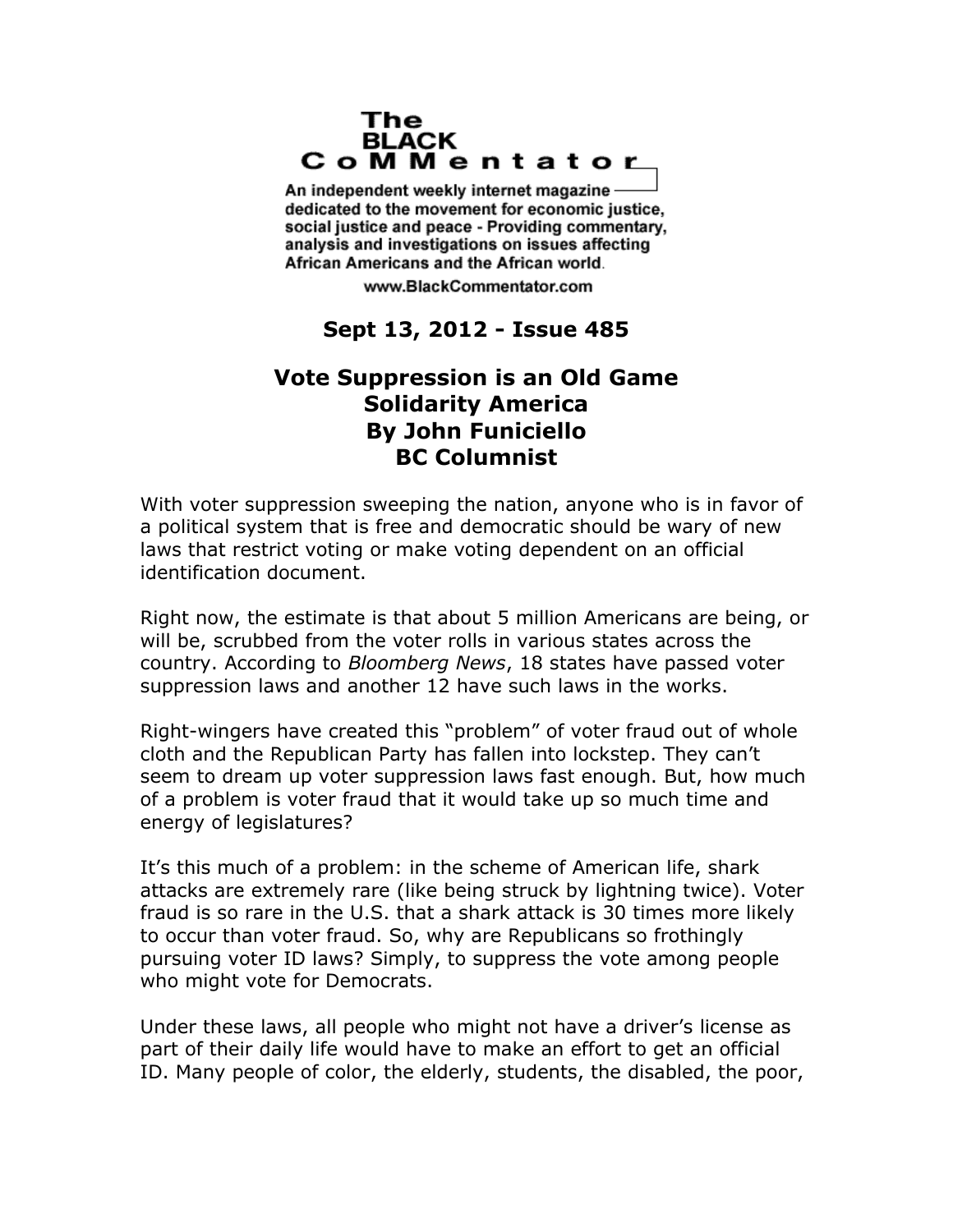and others would likely not be able to easily get one and, for many of those, the cost is prohibitive (it can be upwards of \$100 or more).

Just think about it. As many as five million voters are likely to be denied their voting rights, and this is nearly a half-century after the landmark Voting Rights Act. This unthinkable circumstance is happening across the country, just as it happened in backwater counties in the South after the Civil War.

The Black Codes that were in effect in the South denied former slaves and their subsequent generations not only their voting rights, but their human rights. Their very humanity was being denied, even though the bloody war had been fought and slavery had been abolished. The power structure had its ways to maintain control and to maintain white supremacy, even though the law of the land (the constitutional language notwithstanding) said that everyone was free, human beings could not be owned, and everyone could participate in the political process.

Every effort was made to control freed slaves and, more importantly, to control their labor, their movement about the country, and to maintain the illusion of inherent inferiority of the freed slaves and anyone who resembled them (including African Americans who had been free for many years).

Voter suppression took on many guises at that time: the instilling of fear in the new potential voters, through terrorism of groups like the Klan, and a more subtle form (if you can call it that), the institution of poll taxes. The Voting Rights Act was intended to remove obstacles to the exercise of the voting franchise of all Americans and that seemed to be the way it was headed, until now.

Nearly 20 years ago, the so-called motor-voter laws allowed people to register to vote at their local motor vehicle office, as well as through the usual voter registration processes. But that was seen widely by some as a benefit to Democrats, rather as a means to bring more citizens into the process.

Jonathan Alter, writing for *Bloomberg News* earlier this summer, and noting the numerous states that have passed voter suppression laws, said, "Michigan's bills attack the League of Women Voters by requiring some volunteers to attend state-approved training sessions before they can register voters. The catch is that the bill makes no provisions for such sessions. Ha! It does threaten them with penalties for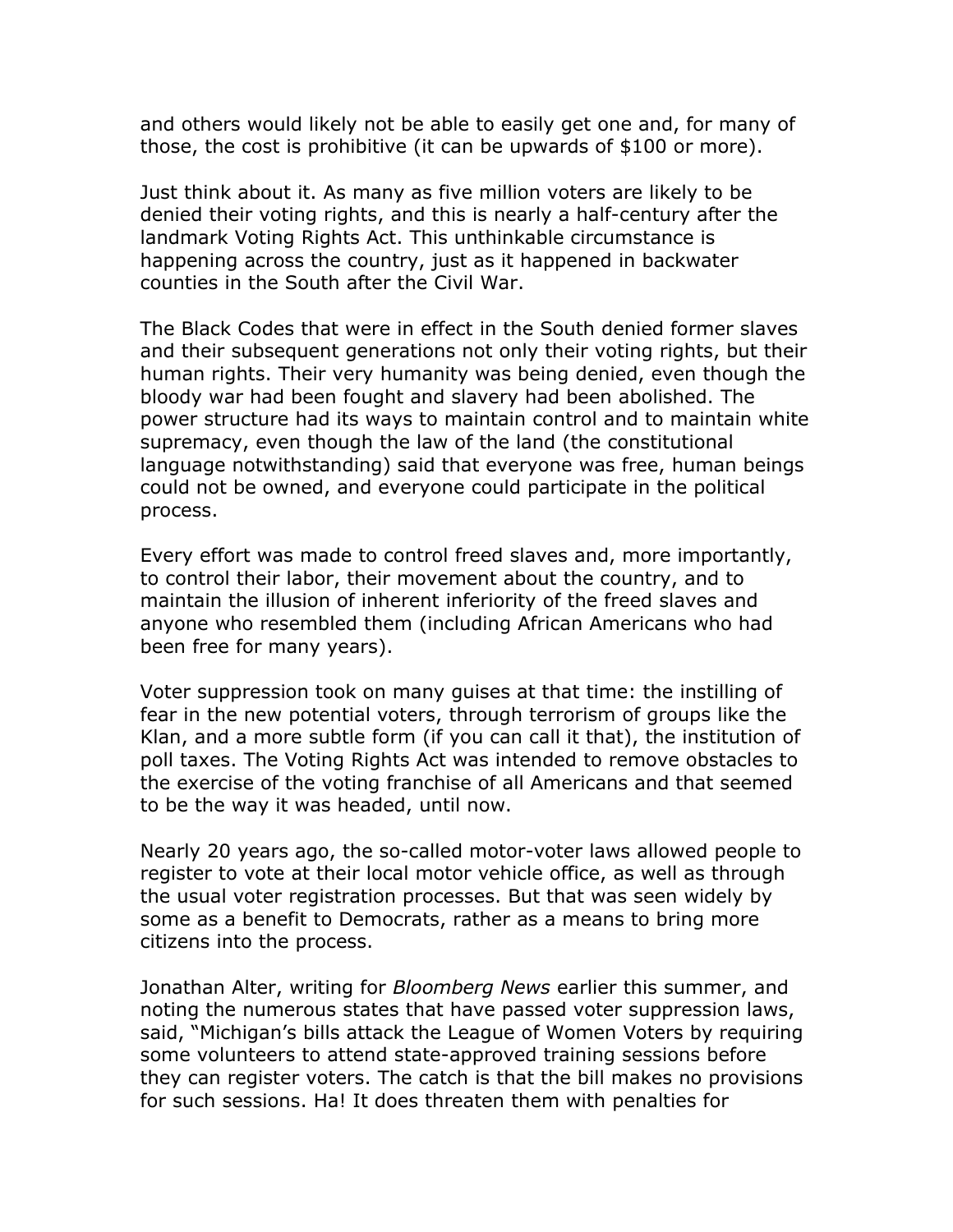registration offenses that aren't specified. The bill is modeled on Florida's, parts of which a federal judge invalidated May 31 because he said they had 'no purpose other than to discourage' constitutionally protected activity."

If people of color, the poor, students, and others are seen to lean toward voting Democratic, especially in presidential elections, it stands to reason that the Republicans will make every effort to keep them from voting. The American Civil Liberties Union (ACLU) reported this summer that it had "already won critical legal battles in Virginia and Missouri."

In early June, the ACLU won a federal court ruling that blocked key provisions in Florida's new voter suppression laws, which "discourages voter registration drives…"

"The new law was so punitive and technical that groups such as the League of Women Voters stopped registering voters altogether, rather than risk fines and prosecution," said the ACLU. As result, the rights organization noted, "100,000 fewer Floridians registered to vote in the months since Florida's new law took effect than during the same period in 2008 - this in a state that famously decided the 2000 Bush-Gore presidential election by 537 votes."

Nationwide, the League of Women Voters has been registering voters and teaching them how to exercise their fundamental rights for nearly 100 years and, thanks to the efforts of the ACLU, the LWV once again can begin registering voters in Florida. The litigation works, although it may take time to defend the rights of citizens, but the ACLU also is launching a "Let me Vote" campaign, a national effort to educate the electorate about their rights, through the media and directly to the general public [\(www.aclu.org/letmevote\)](http://www.aclu.org/letmevote). The group will use op-ed pieces, public service announcement, advertising, and social media, along with other methods.

The history of voter suppression in the U.S. is long, starting with the drafting of the U.S. Constitution, which counted some inhabitants as three-fifths of a human, while others counted as whole human beings. The latter were the ones who had a vote (but there were even restrictions put on those who counted as a whole human), while all the rest, including women (no matter who they belonged to, and that term is purposefully used), could not vote.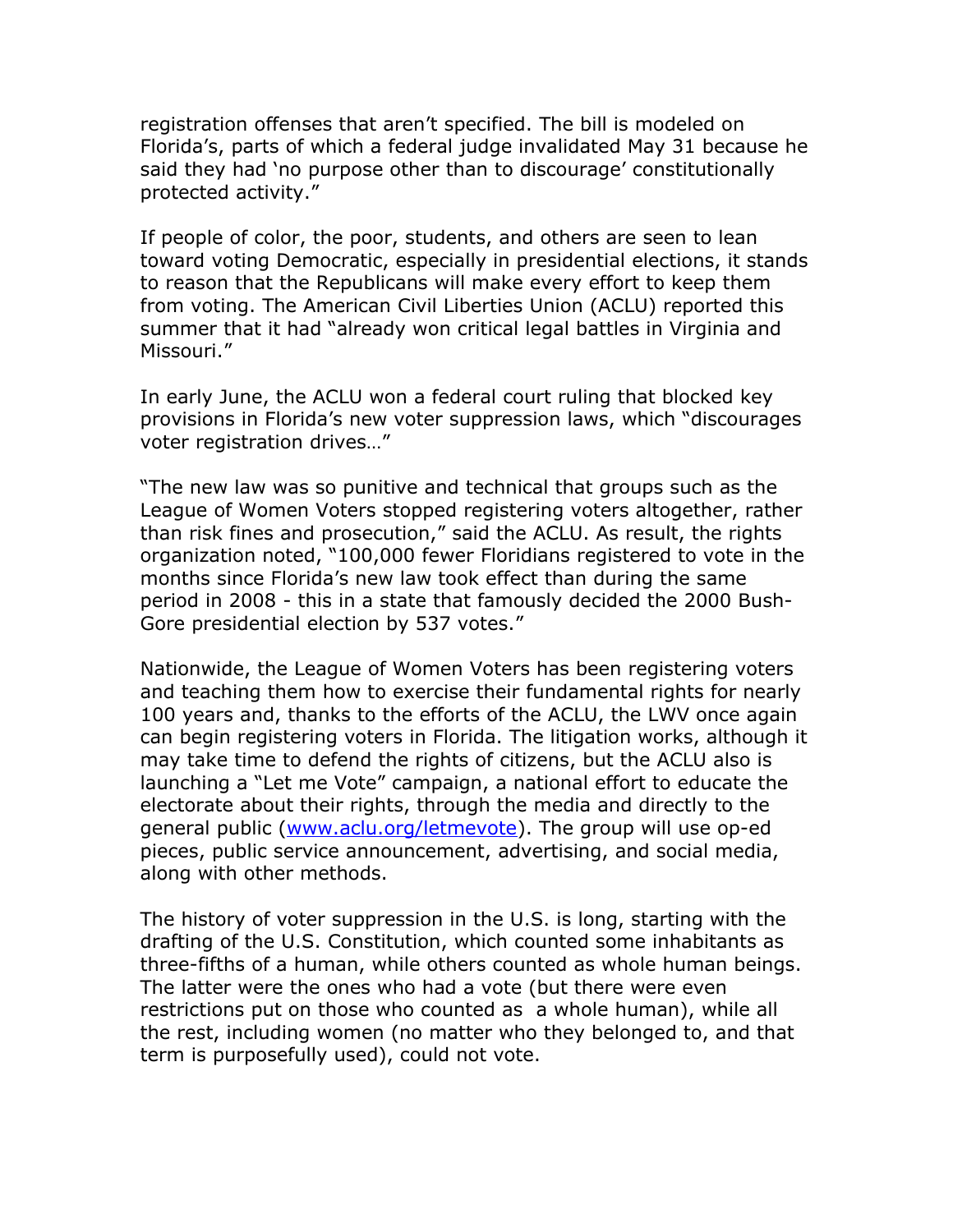It was after the Civil War and the official abolition of slavery that those who controlled elections became very creative in finding ways to continue that control. There were laws passed prohibiting anyone who was convicted of a felony from ever voting. Those were days when freed slaves and their families were very hungry, literally. There was little experience on the part of the newly freed of working for wages and there were few jobs they could get. Those in power wanted to keep it that way. How could they do that? For one thing, they could make it a felony for anyone to steal a chicken, and they did. Steal a chicken to feed your family and you would not be allowed to vote… ever.

Voter suppression has been brought up to date and sometimes it is subtle, maybe even inadvertent. For example, *Sojourners* magazine recently pointed out, "According to a recent story in *The New York Times*, rural Alabama resident Gina Ray was locked up for over a month because she couldn't pay fees and fines related to minor traffic offenses. Speeding while being poor shouldn't land someone in jail. These punishments don't fit the crime; they only help the companies that profit from people's misery.

Usually, prison time means a felony. Does this mean that Ms. Ray will be prohibited from voting because of her go-around with the Department of Motor Vehicles? Or, with some local jurisdiction? Sounds like old times.

The right to vote for hundreds of thousands of Pennsylvania voters could be affected by the recently upheld voter ID law. Even though the state's Department of Transportation is making every effort to provide picture IDs, including for those who do not drive, there is bound to be a deterrent effect on the numbers of Pennsylvanians voting in November. There are just too many who are too old, infirm, or disabled who might be able to make it to their voting locations, but it would be just too much to get an ID (even at minimal cost) and then vote. There is no estimate of how many thousands would be so affected.

Viewed as a national phenomenon, voter suppression today is as pervasive and creative as it was in the post-Civil War South. But then, many of the Republicans who are today involved in the voter suppression efforts in so many states are heirs of the Dixiecrats who fled to the GOP after Lyndon Johnson signed the Voting Rights Act all those decades ago. Their Reconstruction attitudes about universal voting rights are alive and well in America in 2012.